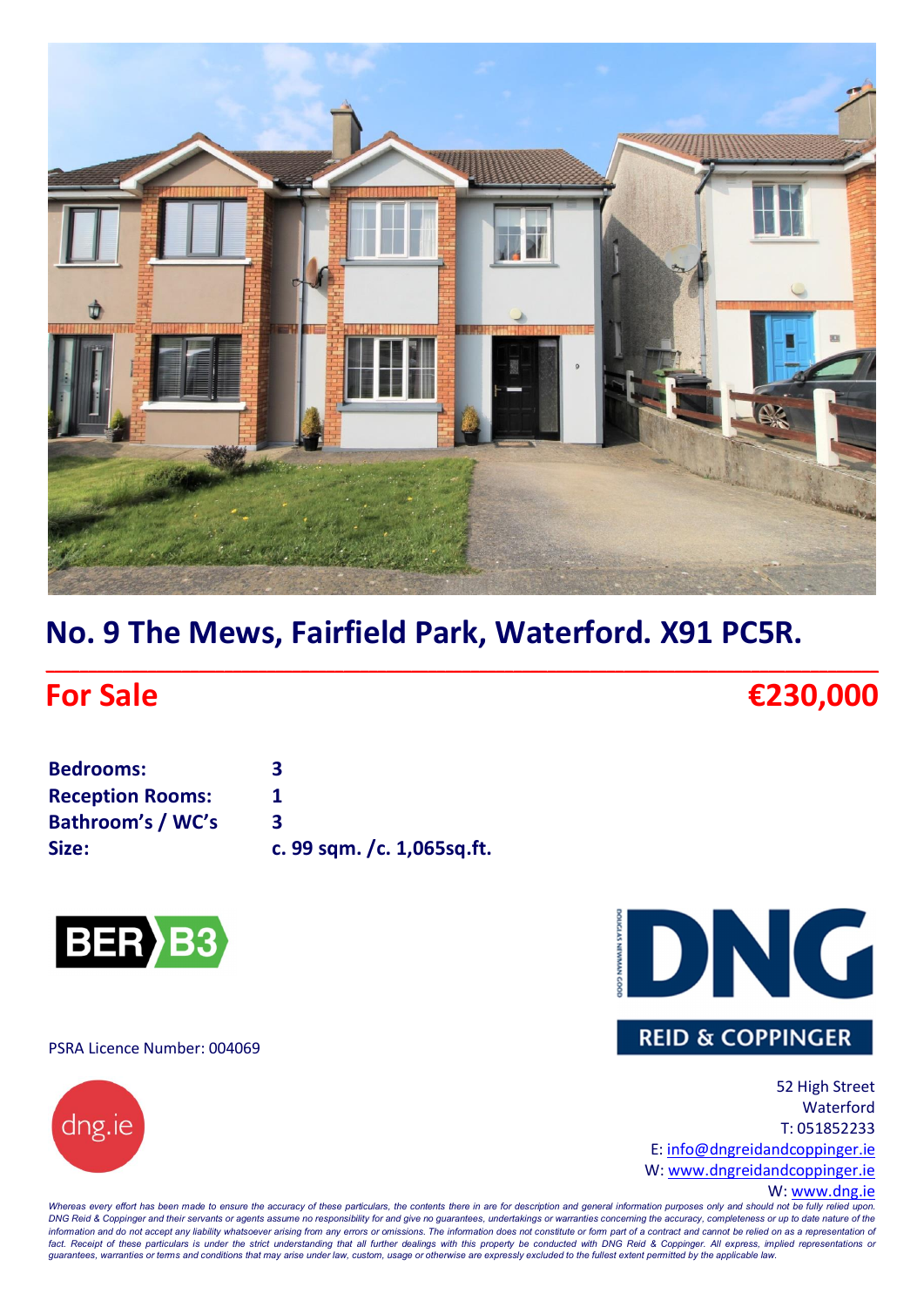

### **DESCRIPTION**

Located in the Southern suburbs of Waterford City, No. 9 The Mews is a spacious three bedroom semi-detached residence within the popular development of Fairfield Park. Situated just off the outer ring road, the property is situated within easy access of Waterford City and all other routes including the IDA Industrial Estate and Waterford University Hospital. The property would make an excellent family home or investment property alike. The property comprises of entrance hallway, spacious sitting room, downstairs WC, open plan kitchen / diner with sliding patio doors to rear garden, three generous bedrooms at first floor level, all with built in wardrobes, and including master bedroom with en-suite shower room and family bathroom. The property has a lawned garden to the front with off street parking, and a generous west facing rear garden with paved patio area and barna shed. The property is situated over-looking a large green area within the development and also benefits from a zoned gas fired central heating system, PVC double glazed windows, and PVC facia and soffit. Viewing this property comes highly recommended.

## **LOCATION**

Within the popular development of Fairfield Park in the Kilcohan area on the outskirts of Waterford City. The property is ideally situated just minutes from the outer ring road giving easy access to all major routes as well as the Waterford IDA Industrial Estate and Waterford Institute of Technology. The property also has a number of local shops and schools all within walking distance and is also on a major bus route.

# **ASKING PRICE €230,000**

**FOR FURTHER INFORMATION AND VIEWING DETAILS PLEASE CONTACT DNG REID & COPPINGER AUCTIONEERS 051852233**



Whereas every effort has been made to ensure the accuracy of these particulars, the contents there in are for description and general information purposes only and should not be fully relied upon *DNG Reid & Coppinger and their servants or agents assume no responsibility for and give no guarantees, undertakings or warranties concerning the accuracy, completeness or up to date nature of the information and do not accept any liability whatsoever arising from any errors or omissions. The information does not constitute or form part of a contract and cannot be relied on as a*  representation of fact. Receipt of these particulars is under the strict understanding that all further dealings with this property be conducted with DNG Reid & Coppinger. All express, implied<br>representations or guarantees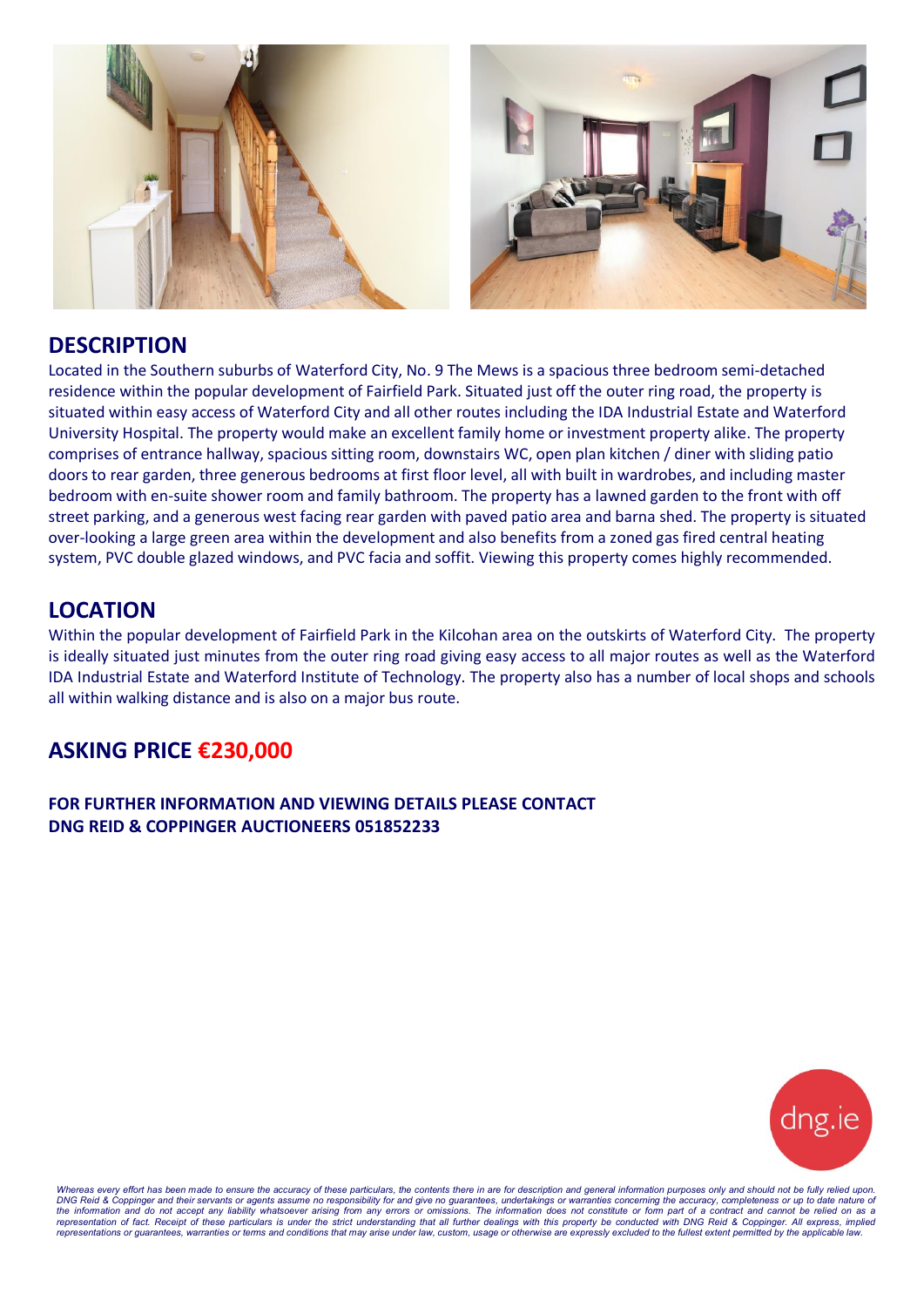